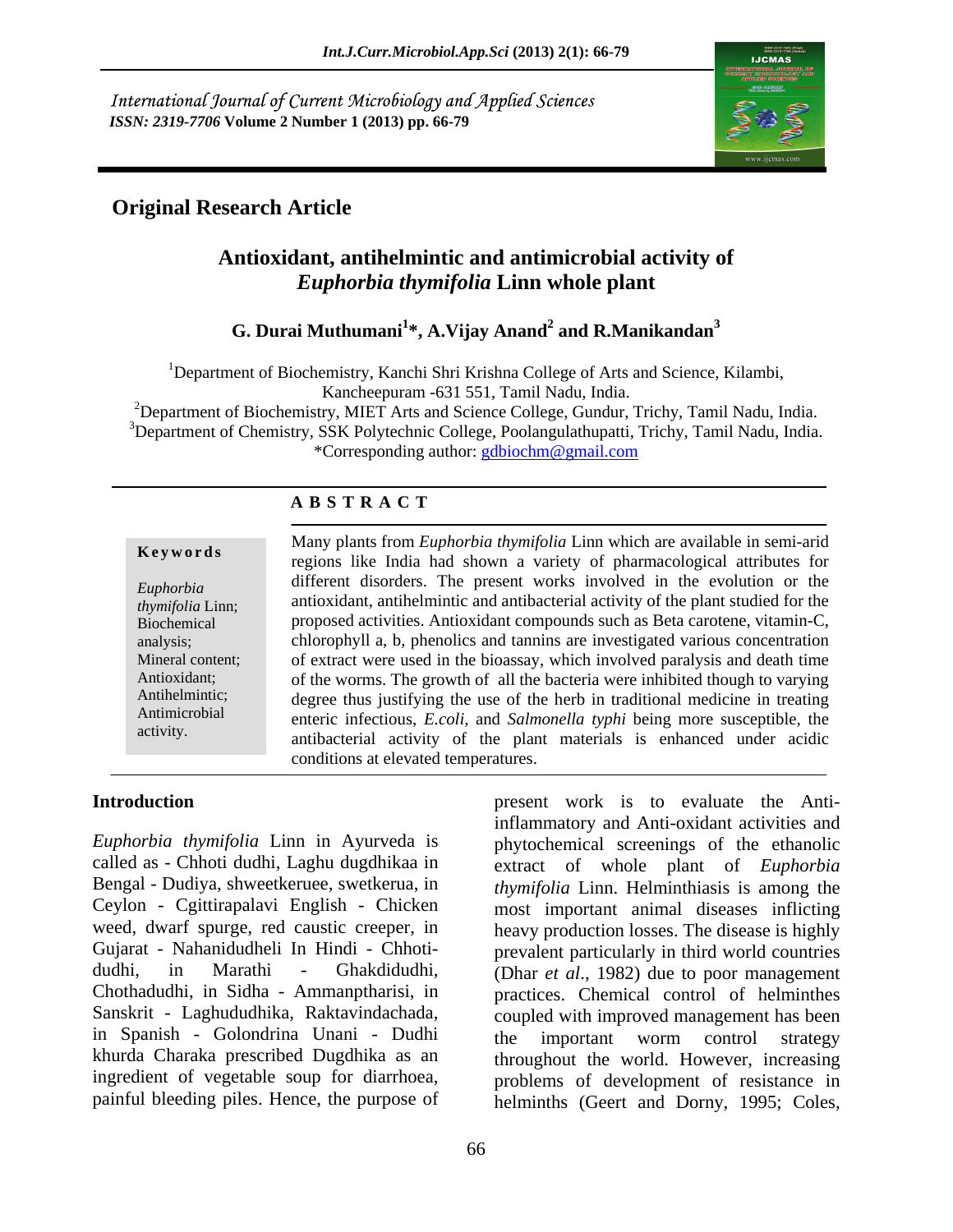1997) against antihelmintics have led to the proposal of screening medicinal plants for their antihelmintic activity. The plants are known to provide a rich source of botanical (Nadkarni, 1954; Chopra *et al.,* 1956; Said, 1969; Akhtar *et al*., 2000; Iqbal *et al*., 2004).

the treatment of anthelmintic. One such *Enicostemma littorale* commonly called vellarugu is claimed by folklore for various and modern health care facilities are few and and constipation. With this view, the *Enicostemma littorale* is studied for its anthelmintic property. There are several far between and where the people nurse their

Most of the pathogens causing enteric commonly prescribed antibiotics. Bacterial resistance to antibiotics increases mortality, stay in the hospital (Winstanley *et al.*, 1997). *thymifolia* Linn. (Euphorbiaceae) is

antihelmintics (Satyavati *et al*., 1976; Lewis antimicrobial properties of crude extracts and Elvin-Lewis, 1977). A number of prepared from plants (Muhammad and medicinal plants have been used to treat Muhammad, 2005; Falodun *et al.,* 2006; El parasitic infections in man and animals Mahmood and Amey, 2007) and such reports In traditional system of medicine the food and medicinal purposes for centuries and practitioners use various indigenous plants for this knowledge have been passed on from plant drug used by Siddha practitioners is 2005). This is particularly evident in the rural ailments like rheumatism, skin diseases, far between and where the people nurse their correlates with increased levels of bacterial resistance to that agent (Mordi and Erah, 2006). There are several reports in the scientific literature describing the had attracted the attention of scientists worldwide (Falodun *et al*., 2006; Lai *et al.,* 2008). Herbs have been used as sources of generation to generation (Adedapo *et al.,* areas where infectious diseases are endemic and modern health care facilities are few and ailments back to health using local herbs.

reports in the scientific literature describing problem to livestock production throughout the antimicrobial properties of crude extracts the tropics (Adejimi and Harrison 1997) prepared from plants (Muhammad and parasitic helminthes affect human beings and Muhammad, 2005; Falodun *et al.,* 2006; El- animals by most diseases caused by Mahmood and Amey, 2007) and such reports helminthes are of a chronic and debilitating in had attracted the attention of scientists nature. The parasitic gastroenteritis is caused worldwide (Falodun *et al.*, 2006; Lai *et al.*, 2008). Herbs have been used as sources of the stomach and intestinal works, which results food and medicinal purposes for centuries and weakness, loss or appetite, decreased feed this knowledge have been passed on from efficiency, reduced weight gain and decreased generation to generation (Adedapo *et al.,* productivity (Gibbs, 1982). Although some of 2005). This is particularly evident in the rural the synthetic drugs are available to control areas where infectious diseases are endemic such levels of infectious but due to their high and modern health care facilities are few and cost and untoward effects, the development of ailments back to health using local herbs. seasonably less expressive natural sources in Helminthes are recognized as a major by mixed infections with several species of stomach and intestinal works, which results more effective and safe drugs from our main considerations.

infections have developed resistance to the There isgreat need to evaluate the local herbs likelihood of hospitalization and the length of of medicines (Rahila *et al.*, 1994). *Euphorbia* For most bacteria, there is evidence that traditionally used as blood purifier, cough, increased usage of a particularly antimicrobial antiviral in bacterial asthma and paronychiafor mineral and nutrient composition, so as to determine the potential of indigenous source *thymifolia* Linn. (Euphorbiaceae) is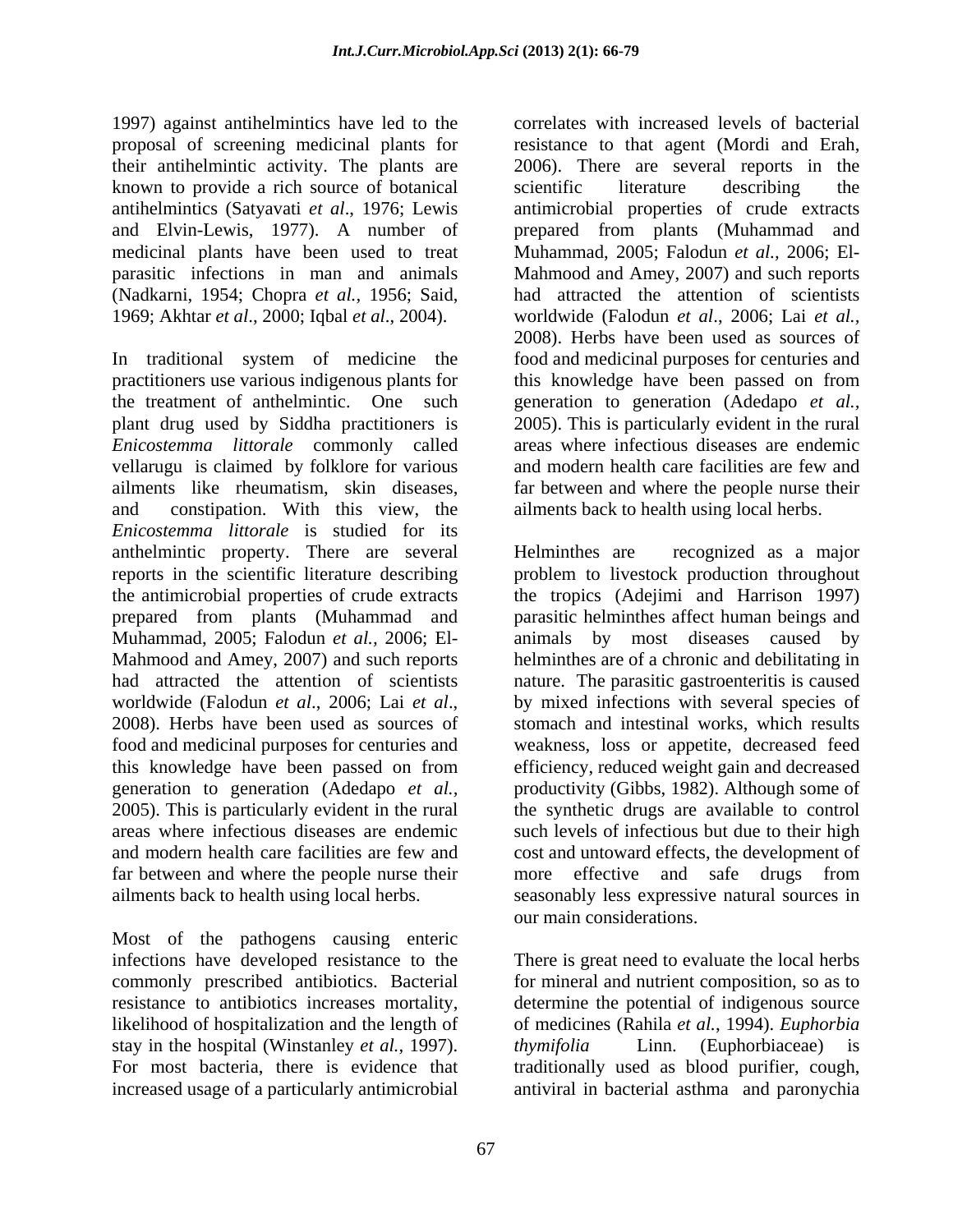(Manickam and Rajappan,1998). Water extract of this plants have antiviral activity<br>  $\frac{1050}{1000}$  Plant collection and phytochemical (Anonymous, 1952; Lin *et al.,* 2002). *E.thymifolia* Linn**.** are numerous reservoirs of many minerals, antioxidants and nutritive properties. Their mineral antioxidant and nutritional compounds are not determined despite their impotence in traditional Tamil Nadu (State), India. medicine (Prabha and Singh, 2005). Over the years, man has acquired extensive knowledge **Preparation of Ethanolic Extract of** regarding the utilization of plants.

Antioxidants are integral part of the The whole plant of *E.thymifolia* Linn was nutraceutical market. Last few years of collected and coarsely powdered. The powder research has confirmed that many of the was successively extracted with ethanol using common diseases and ailments of the 21<sup>st</sup> century(Cardiovascular diseases, diabetes, cataracts, blood pressure, infertility, reduced pressure using a rotary flash respiratory infections, rheumatoid arthritis, evaporator and was kept under the Alzhemer's disease, several types of cancer, mental illness, including tumour promotions and AIDS) are associated with tissue deficiency and low dietary level of compound called "antioxidant". Vitamin c is known to be a potential antioxidant and it is essential for functioning of the central nervous system and help in fighting infectious diseases. Vitamin a and carotenoids can both accept in electrical<br>and donate electrons and carotenoids can also mesh size. and donate electrons and carotenoids can also quench singlet Oxygen. Flavonoids are the major class of phenolic and have been recognized for having a potential role in the prevention of several forms of cancer and cardiovascular diseases. The green leafy vegetables are one of the source of nutrients for growth in man and animals. In developing countries there is need for a constant search of new food values. Because of its wide usage  $(0.5g)$  was extracted with 10 time volume of and easy availability this study was  $80\%$  ethanol. The homogenate was and easy availability, this study was undertaken to investigate the phytochemical properties, antioxidant, antihelminthic and<br>antibacterial activities of the whole plant extracted three times with 80% ethanol, antibacterial activities of the whole plant. extracted three times with 80% ethanol,<br>F thymifolia I inn effect of pH and centrifuged and supernatant was collected. *E. thymifolia* Linn effect of pH and temperature on the efficacy of the solvent extracts were also investigated.

### **Materials and Methods**

#### **Plant collection and phytochemical screening**

The whole plant of *E. thymifolia* Linn used for the investigation was collected from the area of Ariyaperumpakkam, Kancheepuram, Tamil Nadu (State), India.

#### **Preparation of Ethanolic Extract** *Euphorbia thymifolia* **Linn**

st soxhlet extractor. The ethanolic extract of *Euphorbia thymifolia* was dried under evaporator and was kept under the refrigeration. The percentage yield was 6%. The ethanolic extract thus obtained was used for the preliminary phytochemical screening and pharmacological studies.

### **Biochemical analysis**

The moisture content was estimated by dried in electrical oven at 80 degree for 24 hour 60 The fine leaves powders so obtained were used for further biochemical and mineral analysis (three replication of each parameter). The carotenoids in plant sample were extracted, as described by Ranganna (1976) and Withaam *et al*. (1971) methods. The chlorophyll content in dry leaves powder was estimated by method of Singleton *et al* (1999) with modification. Dry leaves powder (0.5g) was extracted with 10 time volume of 80% ethanol. The homogenate was centrifuged at 10,000 rpm for 20 min and the supernatant was collected. The residue was extracted three times with 80% ethanol, centrifuged and supernatant was collected. The supernatant was evaporated to dryness. The residue was dissolved in 5ml double distilled water and 1.0 mL aliquots were added to 0.5ml Folin-Ciocalteau reagent,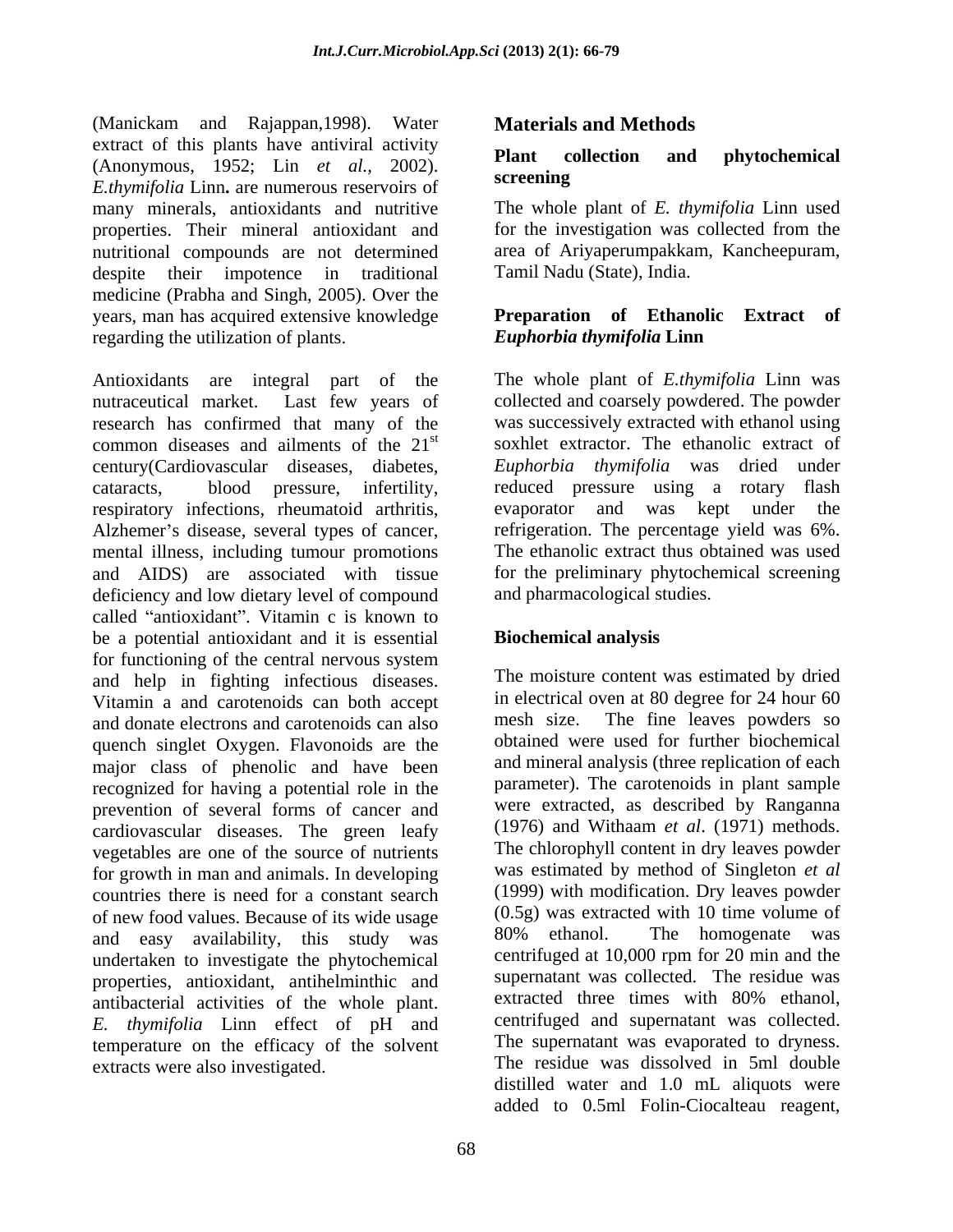followed by addition of 2.0 mL of 20% were estimated by Atomic Absorption sodium carbonate solution and the absorbance Spectrophotometer, model 4129, Electronic measured at 650 nm. Tannins content was corporation of India Ltd. Phosphorous and estimated as described by method of sulphur content was estimated by method of Schanderi (1970). Ascorbic acid content was Allen (1977). estimated by method of Ranganna (1976) with modification. Dry leaves powder  $(2.0g)$ was extracted with 4% oxalic acid and made up to 100mL and centrifuged at 10,000 rpm for a 10 min. Five millilitre supernatant Nitric oxide scavenging activity was liquid was transferred in a conical flask, measured by using UV-Visible followed by addition of 10 mL 4% oxalic acid spectrophotometer. Sodium nitroprusside dichlorophenol-indophenol) to a pink end point. The procedure was repeated with a blank solution omitting the sample. Total carbohydrate content in plant leaves was estimated by Du Bois *et al.* (1956), Starch by Hodge and Hofreiter (1962). Total nitrogen was estimated by Micro-Kjeldahl method, according to AOAC (1985). Crude protein was calculated as Kjeldahl NX6.25(based on assumption that nitrogen constitutes  $16.0\%$  of  $0.1\%$  Naphtyl ethylenediamine a protein). The content of crude fat was content in plant leave was estimated, as the nitrate with sulphanilamide and described by method Updegraff (1969). Crude fiber content was estimated as described by methods of Maynard (1970).

### **Mineral analysis**

Ash content was estimated by AOAC (1985) according to the method (Ghosh et al. and Mineral content in plant was estimated by  $2005$ . On adult Indian earth worm wet digestion method. A 1.0g plant material was first digested with cibc.  $HNO<sub>3</sub>$  (5mL) each), followed by application of 15mL of tri reduces to 1 mL. The residue after digestion was dissolved in double distilled water, filtered and diluted to 100mL. This solution

Allen (1977).

## **In-Vitro Antioxidant Studies Nitric Oxide scavenging activity**

and titrated against standard dye solution (2.6 (5mM) in phosphate buffer was mixed with estimated by AOAC (1970). Amylose chromophore formed during diazotization of described method of Mc Cready *et al*.<br>(1950).Cellulose content was estimated as <br>ethylenediamine dihydrochloride was Nitric oxide scavenging activity was measured by using UV-Visible spectrophotometer. Sodium nitroprusside different concentrations of ethanolic extract *E.thyimifolia* Linn (25-800 µg/ml), dissolved in normal saline and incubated at 25°C for 30 min. Control without test compound but with equivalent amount of sodium nitroprusside was taken. After 30min 1.5 ml of the incubation solution was removed and diluted with 1.5 ml of griess reagent  $(1\%$ Sulphanilamide, 2% Phosphoric acid, and 0.1% Naphtyl ethylenediamine dihydrochloride). The adsorbents of the the nitrate with sulphanilamide and subsequent coupling with Naphthyl ethylenediamine dihydrochloride was measured at 546 nm. Vitamin-E was used as reference standard.

### **Antihelmintic activity**

acid mixture (HNO<sub>3</sub>,HCLO<sub>4</sub> and of human beings. *Pheretima pothuma* was  $H_2SO_4,10:4:1,\nu/\nu$  heated at 200°Cand placed in petridish containing four was used for the estimation of minerals. with 6 worms and observed for paralysis (or) Macro minerals *viz*, Fe, Cu, Mn, Zn and Co death. The mean time for paralysis was noted The antihelmintic activity was performed according to the method (Ghosh *et al*, 2005).On adult Indian earth worm *Pheretima pothuma* (earth worm) as it has anatomical and physiological resemblance with the intestinal round worm parasites placed in petridish containing four different concentrations (25, 50,100,200mg) each of *Enicostemma* (ethanol, and water extract) solutions. Each petridish was placed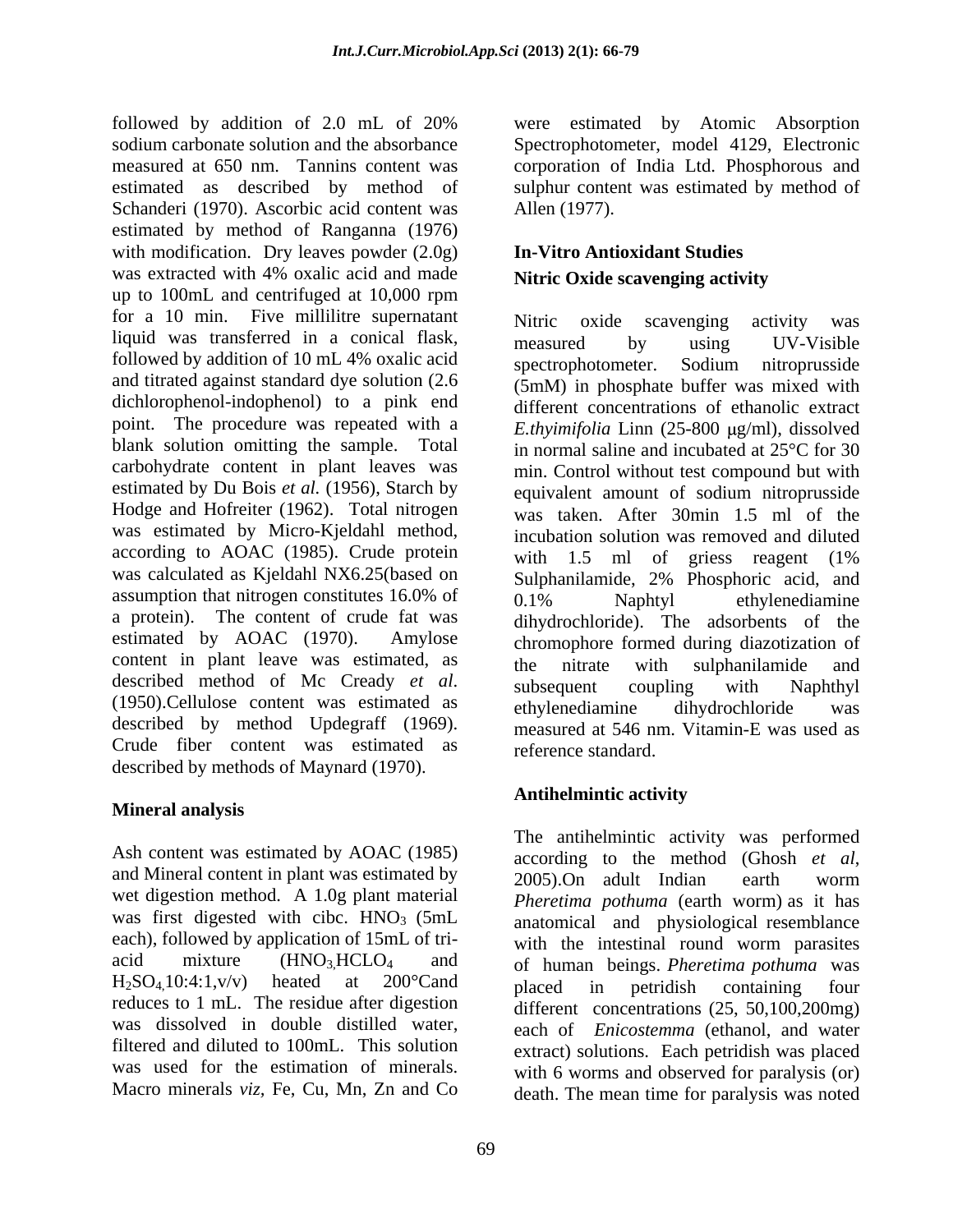when no movement of any sort could be **Determination of the antimicrobial activity** observed, except when the worm was shaken vigorously; the time death of worm (min) was The method described by Emeruwa (1982) recorded after ascertaining that worms neither was used. Briefly, 1.0 ml of 18 h culture of moved when shaken nor when given external bacteria adjusted to 1.0 x 10 8 cfu/ml was stimuli. In the same manner albendazole was spread into a sterile plate so as to achieve a included as reference compound. The test confluent growth. 3 petri dishes containing a results were compared with Reference compound Albendazole (15mg/ml) treated Mueller Hinton agar at 45°C was added to

# **antibacterial activity**

100 g of the powdered sample (whole plant) solidify and wells approximately 6 mm in was soaked in 100 ml of solvent contained in diameter and 2.5 mm deep were bored on the a 500 ml sterile conical flask and covered surfaces of the agar medium using a sterile with cotton wool. It was then plugged and wrapped with aluminium foil and shaken vigorously. The mixture was left to stand over pipetted in to one of the holes. 0.5 ml of pure night (24 h) in a shaking water bath solvent was pippeted into another hole as maintained at 40<sup>o</sup>C. The mixture was then a negative control while an aqueous solution of filtered using a clean muslin cloth and then 12.5 ug amoxicillin was used as positive Whatman No. 1 filter paper. The filtrate was control. The plates were allowed to stand for then evaporated to dryness using a rotary evaporator attached to a vacuum pump (Model type 349/2, Corning Limited). The percentage yield of the crude extract was mm. The mean of triplicate results were determined with solvent ethanol. The taken. percentage extract yield was estimated as dry weight/dry material weight x 100 (Parekh and **Determination of MIC and MBC** Chanda, 2007). For the preparation of dilutions of ethnaol extracts for antibacterial Determination of the minimum inhibitory assay, the extracts was reconstituted by dissolving in the respective extracting Broth dilution method (Sahm and solvents and further diluted to obtain 400, Washington, 1990; Adesokan *et al*., 2007; 200, 100, 50, 25, 12.5, 6.25, 3.085 and 1.03 Oyeleke *et al*., 2008). Briefly, 1.0 ml of the mg/ml. The reconstituted extracts were reconstituted extract solution at a maintained at a temperature between 2 - 8°C. concentration of 200 mg/ml was added to where no measure of any ord-control in the antimicrobial activity<br>observed, except when the worm was shaken<br> $\sim$  positive and of studying the measurement of any measurement of the antimicrobial studying the measurement of

*Proteus mirabilis*, *Shigella dysentriae*, *Salmonella typhi* and *Klebsiella pneumoniae*

samples. each plate and the plates were rocked for even **Preparation of the extracts for** particular bacteria was used. Then 19.0 ml of spread and proper mixing of bacteria and agar.

> The content of the plates were allowed to cork borer. Then 0.5 ml of the reconstituted extract at a concentration of 100 mg/ml was 1 h for prediffusion of the extract to occur and then incubated at 37°C for 24 h and the zones of inhibition were measured to the nearest taken.

### **Determination of MIC and MBC**

**Microorganisms used** broth so as to obtain a concentration of 100 The bacteria of clinical isolates of *E. coli*, another test tube till the 7th test tube was concentration (MIC) was carried out using the Broth dilution method (Sahm and reconstituted extract solution at a another test tube containing 1 ml of sterile mg/ml. 1 ml of this dilution was transferred to reached.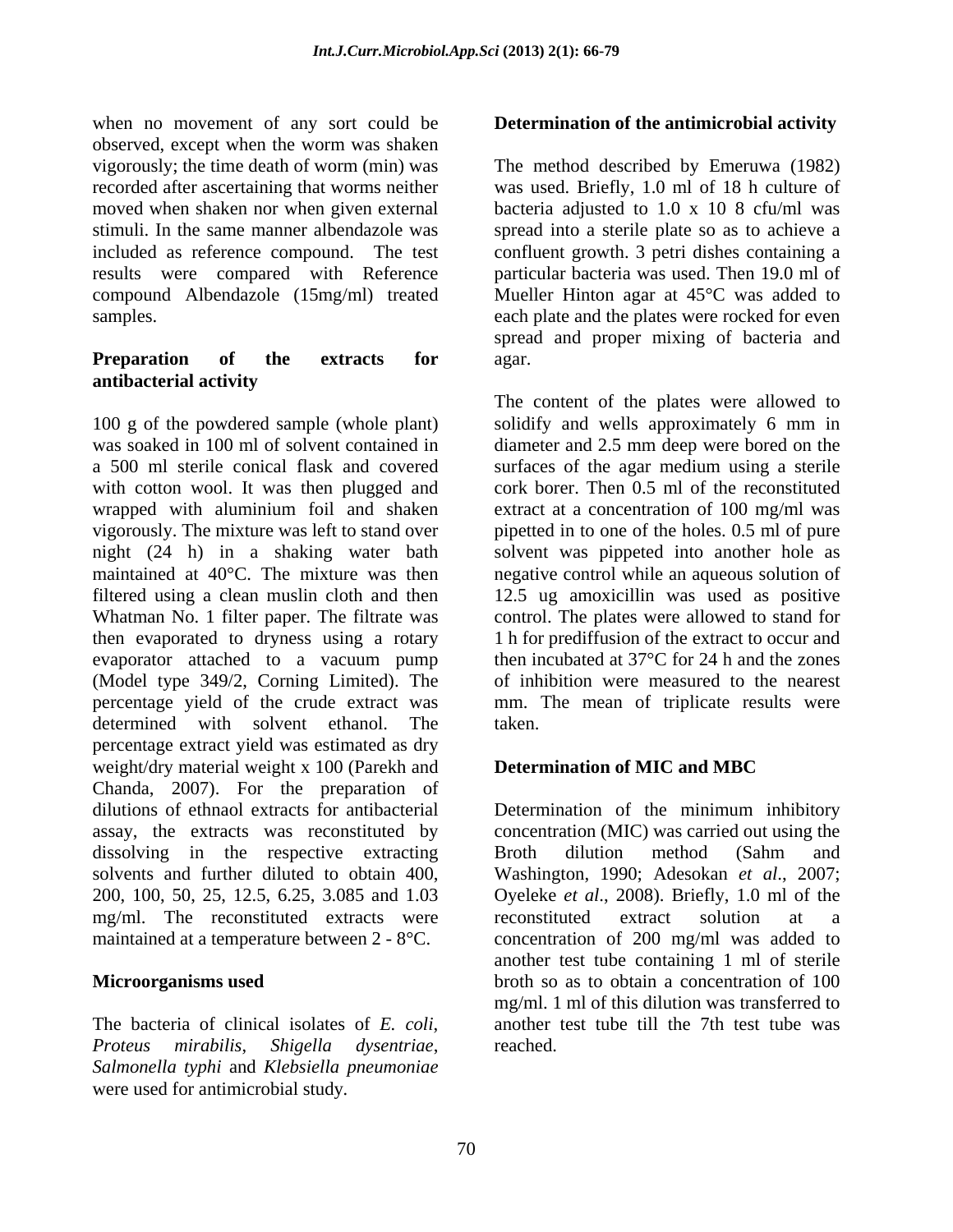The 8th test tube did not contain any extract, **Effect of temperature on solvent extract of** but a solution of pure solvent and served as **E**thymifolia Linn negative control. Then 1 ml of an 18 h old culture of each of the bacteria earlier adjusted at 108cfu/1ml was put into each tube and thoroughly mixed on a votex mixer. The tubes were incubated at 37ºC for 24 h and observed for growth in form of turbidity. The test tube with the lowest dilution with no detectable growth by visual inspection was

The MBC values were determined by removing 0.10 ml of bacterial suspension from the MIC tubes that did not show any growth and subcultured into Mueller Hinton agar plates and incubated at 37°C for 24 h. After incubation, the concentration at which no visible growth was seen was recorded as the MBC.

## **Effects of pH on solvent extract of** *E.thymifolia* **Linn**

This was carried out as previously described (El-Mahmood *et al.,* 2008). Briefly, the extracts were reconstituted in to 3 separate test tubes each containing 100 mg/ml of extract in 4 ml test tubes. Then 1 ml of an 18 h old culture of each of the bacteria earlier adjusted at 108 cfu/1ml was put into each tube and thoroughly mixed on a votex mixer. The first tube was treated with 1N hydrochloric acid by adding it drop wise until a pH of 2 was obtained.

The second tube was treated with  $1M$  sodium<br>Nitric Oxide scavenging activity  $E$  thymifolia hydroxide by adding it drop wise until a pH<br>Linn showed promising free radical of 10 was reached. The test tubes were left to stand for 1 h and then neutralized by acid or alkali treatment as the case might be. The third test tube was not treated and served as control. The test tubes were incubated at 37°C for 24 h. Antibacterial activity was determined as previously described.

# *E.thymifolia* **Linn**

considered the MIC.<br>tube and thoroughly mixed on a votex mixer. The effects of temperature on the efficacy of the crude extracts was determined by reconstituting the powdered extracts to obtain a concentration of 100 mg/ml in 3 separate test tubes of 4 ml each. Then 1 ml of an 18 h old culture of each of the bacteria earlier adjusted at 108 cfu/1ml was put into each The first test tube was treated at a temperature of 10 °C in a refrigerator for 1 h and the second test tube was treated at a temperature of 100°C in a water bath, also for 1 h, after which both test tubes were removed and left to acclimatize at room temperature. The third test tube was not subjected to either cold or heat treatment and served as control.

### **Results and Discussion**

#### **Phytochemical Screening of Ethanolic Extract of whole plant of** *E.thymifolia* **Linn**

The results of preliminary phytochemical screening of the ethanolic extract of whole plant *E.thymifolia* Linn was shown the presence of alkaloids, carbohydrates, phenols, sterols, terpenes and flavonoids by doing various confirmatory tests for each type of chemical constituents and shown in Table-1.

### **Antioxidant activity of** *E.thymifolia* Linn

Nitric Oxide scavenging activity *E.thymifolia* Linn showed promising free radical scavenging effect against nitric oxide induced release of free radicals in a concentration dependent manner. The  $IC_{50}$  values of ethanolic extract of *E.thymifolia* Linn was found to be  $638.36 \mu\text{g/ml}$  (r = 0.932) and  $645 \mu g/ml(r = 0.921)$ , respectively. The IC<sub>50</sub> value of vitamin E was  $142.2 \mu g/ml$  (r =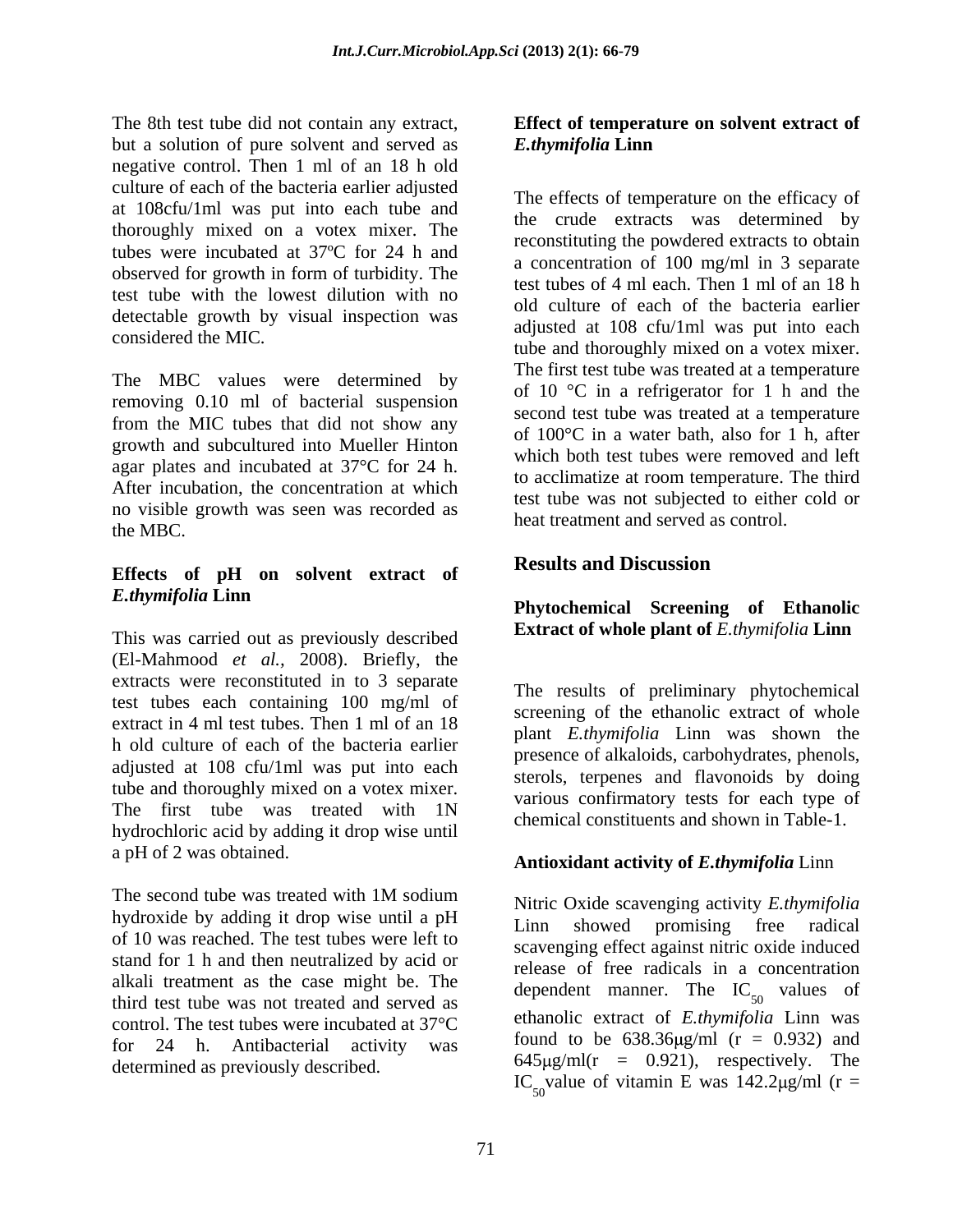0.909). Antioxidant content in whole plants of Table.1 Phytochemical screening of *Euphorbia* is presented in table 2. Beta carotene of plants was found 307.40 of *E.thymifolia* Linn mg/100g. The content of Vitamin C of whole plants was found 88.48 mg/100g on dry weight basis. The content of chlorophyll-a and chlorophyll-b in aerial parts of plants were found 115.37 and 72.98 mg/100g on dry weight basis. The content of phenolic and tannins in plant was found 336.73 and 2465.74 mg/100g.

#### **Biochemical analysis** *of E.thymifolia* Linn

#### **Mineral analysis of** *E.thymifolia* **Linn**

**Table.1** Phytochemical screening of Ethanolic Extract of whole plant of *E.thymifolia* Linn

| weight basis. The content of chlorophyll-a       | <b>Chemical Tests</b>         | <b>Inference</b> | <b>Constituents</b>     |
|--------------------------------------------------|-------------------------------|------------------|-------------------------|
| and chlorophyll-b in aerial parts of plants      | a. Mayer's test               | Positive         | Alkaloids               |
| were found 115.37 and 72.98 mg/100g on dry       | b. Dragendorff's test         | Positive         | Present                 |
| weight basis. The content of phenolic and        | c. Hagner's test              | Positive         |                         |
| tannins in plant was found 336.73 and            | a. Molisch's test             | Positive         | Carbohydrates           |
| 2465.74 mg/100g.                                 | b. Fehling's test             | Positive         | Present                 |
|                                                  | c. Benedict's test            | Positive         |                         |
|                                                  | d. Barfoed's test             | Positive         |                         |
| <b>Biochemical analysis of E.thymifolia Linn</b> | a. Libermann-Burchard<br>test | Positive         | <b>Steroids Present</b> |
| Crude lipids, proteins and total carbohydrates   | b. 5% KOH test                | Positive         |                         |
| content in of the plants were found to be 4.63,  | a. Biuret test                | Negative         | Proteins Absent         |
| 13.42 and 11.99 g/100g respectively. Starch,     | b. Millon's test              | Negative         |                         |
| amylose and amylopectin content of               | a. 10% Lead acetate           | Positive         | <b>Tannins Present</b>  |
| Euphorbia sp. were found 22.31, 1.39 and         | b. 10% NaCl,                  | Positive         |                         |
|                                                  | c. Aq. Bromine                | Positive         |                         |
| 20.93g respectively. Cellulose, crude fibre      | solution tests                |                  |                         |
| and moister content were found 4.35, 24.34       | a. Ferric Chloride            | Positive         | <b>Phenols Present</b>  |
| and 78.60 g/100 g respectively. Ash and acid     | b. 10% Sodium                 | Positive         |                         |
| soluble and insoluble ash energy content         | Chloride tests                |                  |                         |
| caloric value of the plant represented in        | a. Conc. Sulpuric acid        | Positive         | Flavonoids              |
| table.3.                                         | b. Magnesium turnings         | Positive         | Present                 |
|                                                  | test                          |                  |                         |
| Mineral analysis of E.thymifolia Linn            | c. Shinoda test               | Positive         |                         |
|                                                  | d. Lead acetate test          | Positive         |                         |
| Minerals are called spark plugs of life          | e. Sodium hydroxide           | Positive         |                         |
| because they are required to activate hundreds   | test                          |                  |                         |
| of enzymes reactions within the body. Life is    | a. Swelling test              | Negative         | Gums $\&$               |
| dependent upon the body's ability to maintain    |                               |                  | Mucilage                |
| balances between the minerals (Watts, 1997).     |                               |                  | Absent                  |
| The contents of sodium, potassium, calcium       | 1. Baljet test                | Positive         | Glycosides              |
| and lithium of whole plants are 75.40,           | 2. Borntrager's test          | Positive         | present                 |
|                                                  | 3. Modifies                   | Positive         |                         |
| 4786.48, 242.46 and 46.64 mg/100g                | borntrager's test             |                  |                         |
| respectively. The contents of N, P, S, iron,     | a. Froth test                 | Positive         | Saponins                |
| copper, Manganse, zinc, and cobalt were          |                               |                  | Absent                  |
| represented in table.4. This study was well      | $a.$ Tin + Thionyl            | Positive         | Terpenes                |
| accepted with previous study by Watts,           | Chloride test                 |                  | Present                 |
| (1997), Karade et al., (2004), Barasi and        | a. Spot test                  | Negative         | fixed oils              |
| Mottram, (1987).                                 |                               |                  | Absent                  |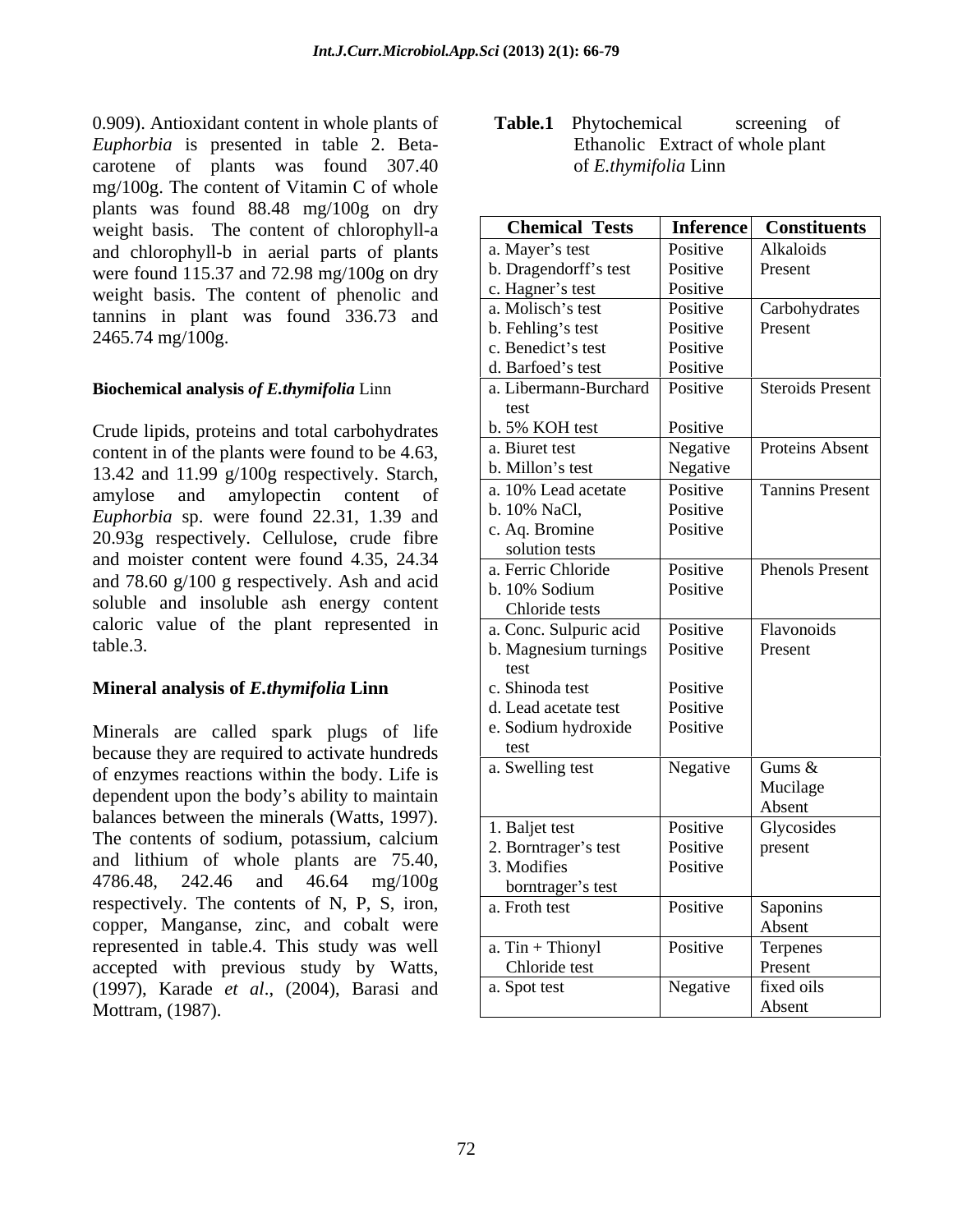| <b>Antioxidants</b> | <b>Composition</b><br>$(mg/100g)^*$ |
|---------------------|-------------------------------------|
| Beta-Carotene       | 307.40                              |
| Vitamin C           | 88.48                               |
| Chlorophyll a       | 115.37                              |
| Chlorophyll b       | 72.98                               |
| Phenolics           | 336.73                              |
| <b>Tannins</b>      | 2465.74                             |

**Table.2** Antioxidant phytochemical composition concentrations like 10, 50, 100, mg/ml.

| <b>Table.3</b> Nutrients composition investigated |
|---------------------------------------------------|
| in whole plants of <i>E.thymifolia</i>            |

| <b>Biochemical</b> | Composition   |
|--------------------|---------------|
| <b>parameters</b>  | $(mg/100g)^*$ |
| Moisture           | 78.60         |
| Crude protein      | 13.42         |
| Crude fat          | 4.63          |
| Total carbohydrate | 11.99         |
| Starch             | 22.31         |
| Amylose            | 1.39          |
| Amylopectin        | 20.93         |
| Cellulose          | 4.35          |
| Crude fibre        | 24.34         |
| Ash                | 10.29         |
| Acid soluble ash   | 7.07          |
| Acid insoluble ash | 3.24          |
| $CA = 1$           | 14221         |

\*All values are Mean of triplicate determination expressed on dry weight basis

#### *In vitro* **antihelmintic activity**

The solvent extracts samples, which were used to evaluate anthelmintic activity, showed variable times at different concentrations and the mean time values were calculated for each parameter. The extracts of ethanol showed the significant anthelmintic effect causing death of the worm at all the concentrations but the time of death was different in each case. However, when observed the response of worms in case of paralysis, there was significant variation among the results produced by the different extracts at different

 investigated in whole plant *E.thymifolia* Antioxidants **Composition** in terms of paralysis time, at every **(mg/100g)\*** concentration compared to that of water and Beta-Carotene 307.40 ethanol extracts. Similar observations were Vitamin C 88.48 made in the anthelmintic activity as well Chlorophyll a 115.37 (Table.5). Tannins, the secondary metabolite, Chlorophyll b 72.98 (Tasters). Tannins, the secondary metabolic,<br>
Dennis Reported to Phenolics 336.73 show antihelmintic property by several Tannins 2465.74  $\qquad$  show antinermine property by several \*All values are Mean of triplicate determination Waller et al., 1997). Tannins, the expressed on dry weight basis.<br>
polyphenolic compounds, are shown to **Table.3** Nutrients composition investigated interfere with energy generation in in whole plants of *E.thymifolia* belminthic parasites by uncoupling **Biochemical** Composition glycoprotein on the cuticle of parasite **parameters** (mg/100g)<sup>\*</sup> (Thompson and Geary, 1995), and cause Moisture 78.60 78.60 death. Coming to the chemistry of nematode Crude protein 13.42 surface, it is a collagen rich extracellular Crude fat 4.63 matrix (ECM) providing protective cuticle Total carbohydrate 11.99 that forms exoskeleton, and is critical for Starch  $22.31$  viability, the collagen is a class of proteins Amylose 1.39 that are modified by a range co-and post – Amylopectin 20.93 and the modification might be assembly  $\text{Cellulose}$  4.35  $\text{Lilab}$  and  $\text{Lilab}$  and  $\text{Cylge}$   $\text{Cylge}$   $\text{Cylge}$ Crude fibre  $24.34$   $\frac{1}{24.34}$   $\frac{1}{24.34}$   $\frac{1}{24.34}$   $\frac{1}{24.34}$   $\frac{1}{24.34}$   $\frac{1}{24.34}$   $\frac{1}{24.34}$   $\frac{1}{24.34}$   $\frac{1}{24.34}$   $\frac{1}{24.34}$   $\frac{1}{24.34}$   $\frac{1}{24.34}$   $\frac{1}{24.34}$   $\frac{1}{24.34}$   $\frac{1$ The ethanol extract showed more significant effect on paralyzing the worms, investigators (Athnasiadou *et al.,*; 2001; Waller *et al*., 1997). Tannins, the interfere with energy generation in helminthic parasites by uncoupling oxidative phosphorylation or, binds to the translational modification prior to assembly into higher order complexes (or) ECMS (Page and Winter, 2003).

#### Acid insoluble ash  $\begin{array}{|l} \hline \end{array}$  3.24 **Table.4** Minerals composition investigated in Calorific value  $\begin{array}{|c|c|c|c|c|} \hline \end{array}$  143.31 whole plants of *E.thymifolia* whole plants of *E.thymifolia*

| <b>Minerals</b> | <b>Composition</b> |
|-----------------|--------------------|
|                 | (mg/100g)          |
| Sodium          | 75.40              |
| Potassium       | 4786.48            |
| Calcium         | 242.46             |
| Lithium         | 46.64              |
| Nitrogen        | 2151.85            |
| Phosphorus      | 226.81             |
| Sulphur         | 325.24             |
| Iron            | 121.04             |
| Copper          | 3.45               |
| manganese       | 9.28               |
| Zinc            | 6.47               |
| Cobalt          | $0.00\,$           |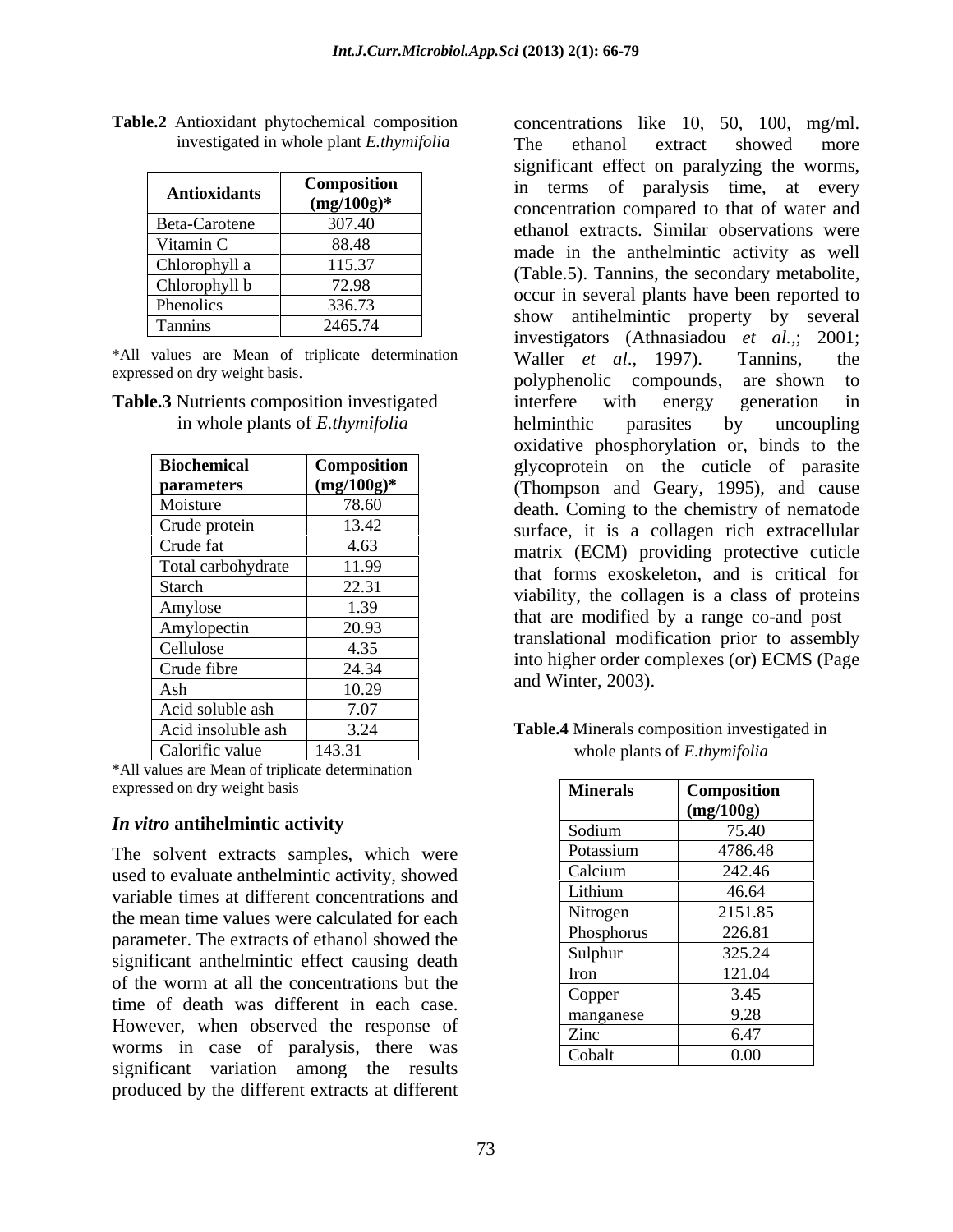# **Antibacterial activity of** *E.thymifolia* **Linn**

Antibacterial activity of ethanol extracts of *E.thymifolia* were evaluated by measuring the diameters of zones of growth inhibition on some members of the Enterobacteriaceae and the results are presented as shown in Table 6. All the test organisms were susceptible to *E.thymifolia* extracts though to varying degrees. Karou *et al.* (2006) reported that the susceptibility of bacteria to plant extracts, on the basis of inhibition zone diameters varied according to strains and species, similar to the data obtained in this study. The highest zone of growth inhibition was shown by ethanol extract against *E. coli* (18.0 mm), *K. pneumonia* (18 mm), P. mirabilis (19 mm), *S. dysentriae* (26 mm) and *S. typhi* (16 mm). Aqueous extract gave inhibitory zones of 13 mm for *E. coli*, 16 mm for *P. mirabilis*, 10 mm for *S*. *typhi,* 10 mm *S. dysentriae* and 20 mm for *K. pneumoniae*. All the bacteria used<br>**The minimum inhibitory concentration** in this study are gram negative bacteria which the infinitum infinitum infinitum bactericidal are known to be resistant to the action of most antimicrobial agents including plant based<br>extracts and those have been monetted by Euphorbia thymifolia extracts and these have been reported by several scholars (Geyid, 2002; Kambezi and Afolayan, 2008). Gram negative bacteria have an outer phospholipids membrane with the structural lipopolysaccharide components, which make their cell wall impermeable to antimicrobial agents (Nikaido and Vaara, 1985). However, Afolayan *et al*. (2002) have reported the inactivity of the shoots of  $100 \text{ mg/ml}$ , while those for S. dysenteriae, *Helichrysum* aureonitens against some *E. coli, K. pneumoniae, P. aeruginosa* and *S. marcescens.* The water extracts are more effective than methanol and hexane extracts. The large zone sizes produced by the plant extract against the test bacteria, especially the ethanol extracts is an indication of the potency of the bioactive components of the plant against all the test bacteria. Amoxicillin which served as positive control and at lower concentrations produced larger zone  $m_{\text{trav},k}$ ,  $\lambda$ , phermoniae and  $\lambda$ ,  $m_{\text{trav},k}$ diameters for *E. coli, K. pneumoniae,* 

**extract** S. typhi than the ethanolic extracts. *P. aeruginosa, S. dysentriae*, *P. mirabilis* and

| <b>Test</b><br>substances | Conc.                    | Time taken<br>for paralysis | <b>Death</b> |
|---------------------------|--------------------------|-----------------------------|--------------|
| Control                   | $\overline{\phantom{0}}$ | $\sim$                      | - 1          |
|                           | 10                       | 26.5                        | 65.0         |
| Ethanol<br>extract        | 50                       | 17.0                        | 45.5         |
|                           | 100                      | 9.66                        | 30.5         |
|                           | 10                       | 29.17                       | 67.83        |
| Aqueous<br>extract        | 50                       | 19.67                       | 50.67        |
|                           | 100                      | 08.66                       | 33.33        |
| Pipeerazine<br>citrate    | 10                       | 18.83                       | 60.33        |

**Table.5** In vitro antihelmintic activity of various extracts *E.thymifolia* Linn Group

#### **The minimum inhibitory concentration (MIC) and minimum bactericidal concentration** (MBC) **of crude extracts of** *Euphorbia thymifolia*

Aqueous extract showed minimum inhibitory concentration (MIC) for *E. coli* (50 mg/ml), *P. mirabilis* (25 mg/ml), *S. typhi* (50 mg/ml), *S. dysentriae* (25 mg/ml) and

for *K. pneumoniae* (50 mg/ml) as detailed in Table 7. The MIC values produced by the ethanol extract for *E. coli* and *S. typhi* were 100 mg/ml, while those for *S*. *P. mirabilis* and *K. pneumobiae* were 50 mg/ml respectively. The MIC values for hexane followed similar pattern. The aqueous extract gave an MBC of 100 mg/ml for *E coli and S. typhi* respectively*,* while for *S. dysentriae, K. pneumoniae*, *P. mirabilis,* the MBC values were 50 mg/ml, respectively. In the case of ethanolic extract, the MBC recorded was 100 mg/ml for *E. coli, P. mirabilis*, *K. pneumoniae* and *S. typhi* respectively and for *S. dysentriae* the MBC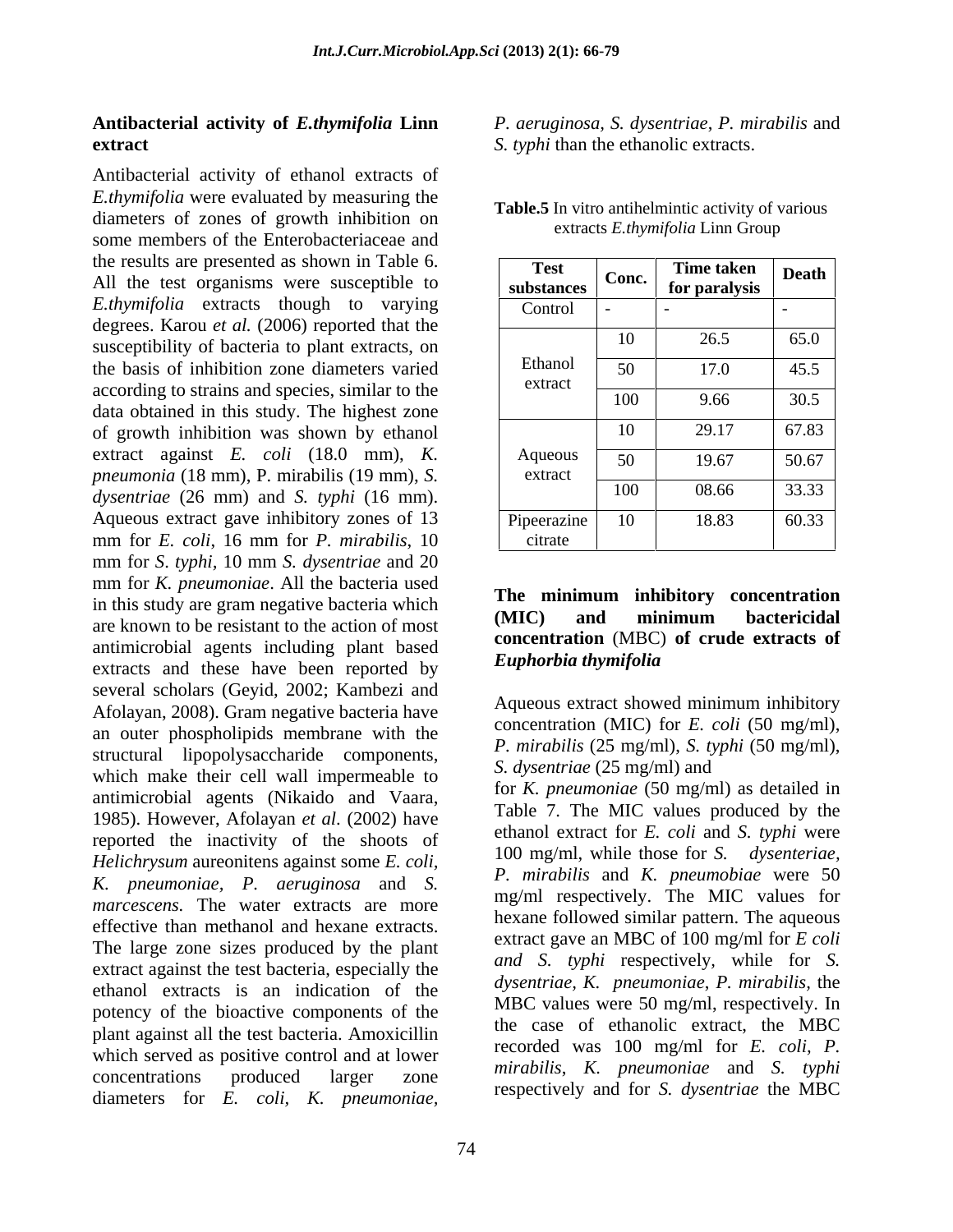value was 50 mg/ml. The effects of the zone diameter of 17 mm at  $100^{\circ}$ C and 13 mm solvent extracts correlate with reports that microorganisms varied widely in their degree were 15 mm at 100  $^{\circ}$ C and reported that the MBC values can either be this study, the MIC values were either the same or slightly lower than the MBC values,

extracts, the zone diameters are: 28 mm at pH were made by Doughari *et al.* (2008) and El- Mahmood *et al.* (2008). Acid stability is an bioactive principles present in E. thymifolia, important property of drugs, because it means similar to the reports of Falodun et al. (2006) to be taken orally and will not be inactivated

The temperature was adjusted between 10 and 100°C for all extraction solvents. For aqueous extract, *E. coli* was inhibited by a

zone diameter of 17 mm at 100°C and 13 mm at 10°C ,for *P. mirabilis*, the zone diameter were 15 mm at 100  $^{\circ}$ C and

of susceptibility (Emeruwa, 1982; Banso and 13 mm at 10 °C, *S. typhi* gave a zone of Mann, 2006). The results obtained here are growth inhibition diameter of 15 mm at similar to those presented by Adesokan *et al.* 100°C and 12 mm at 10 °C, *S. dysentriae* (2007). Hugo and Russell, (1984) have gave a zone of growth inhibition diameter of the same or higher than the MIC values. In *pneumonia* inhibited the growth of the similar to the results of Karou *et al*. (2006). extract, *E. coli* gave a zone diameter of 18 **Effects of pH**  *mirabilis* gave a zone diameter of 15 mm at The effects of pH on the activity of the diameter of 18 mm at 100°C and 15 mm at extracts are given in table 8. For aqueous 10°C, the diameter of zone of growth 2 and 24 mm at pH 10 for *E. coli*, 20 mm at 100°C and 12 mm at 10°C while *K.*  pH 2 and 18 mm at pH 10 for *P. mirabilis,* 27 *pneumonia* gave a zone diameter of 17 mm at mm at pH 2 and 23 mm at pH 10 for *S. typhi*,  $100^{\circ}$ C and 13 mm at 10<sup>o</sup>C. As the 21 mm at pH 2 and 17 mm at pH 10 for *S*. *iemperature was increased*, the antibacterial dysentriae and 22 mm at pH2 and 20 mm at activity also increased, similar to the data pH 10 for *K. pneumoniae*. A similar growth presented by Doughari *et al*. (2008) and El inhibition was exhibited by a ethanol extract: Mahmood *et al*. (2008). The traditional <sup>30</sup> mm pH <sup>2</sup> and <sup>26</sup> mm at pH <sup>10</sup> for *E. coli*, 22 mm at pH <sup>2</sup> and <sup>18</sup> mm at pH <sup>10</sup> for *P. mirabilis*, 25 mm at pH 2 and 23 mm at pH10 bobtained in this study support the methods for *S. typhi,* 23 mm at pH 2 and 21 mm at pH used by the traditional healers. It is evident 10 for *S. dysentriae* and 25 mm at pH 2 and from the results that water extract has some 23 mm at pH 10 for *K. pneumoniae..* For all significantly high antibacterial activity, the extracts, activity was more under acidic suggesting that the active principles are more than alkaline conditions. Similar observations soluble in water and that water is the that the plant components can be formulated and El-Mahmood and Amey (2007), but under the acidic conditions of the stomach This is a clear indication that the solvent and the gastrointestinal tract. system plays a significant role in the **Effects of temperature** and influences the antibacterial activities. The 14 mm at 100°C and 11 mm at 10°C and *K.*  bacteria with zone diameters of 16 mm at 100°C and 13 mm at 10°C. For ethanolic mm at 100 °C and 14 mm at 10°C, *P.*  100°C and 13 mm, *S. typhi* gave a zone inhibition for *S. dysentriae* was 14 mm at 100°C and 13 mm at 10°C. As the temperature was increased, the antibacterial practitioners usually boil the plants before dispensing out to patients. The results appropriate solvent for the extraction of the bioactive principles present in *E. thymifolia*, similar to the reports of Falodun *et al*. (2006) contrary to that of Banso and Mann (2006). solubility of the active principles in the plant efficacy of the extracts, probably due to the identified secondary metabolites, further confirm its use as an antibacterial agent in folkloric medicine and may thus be useful in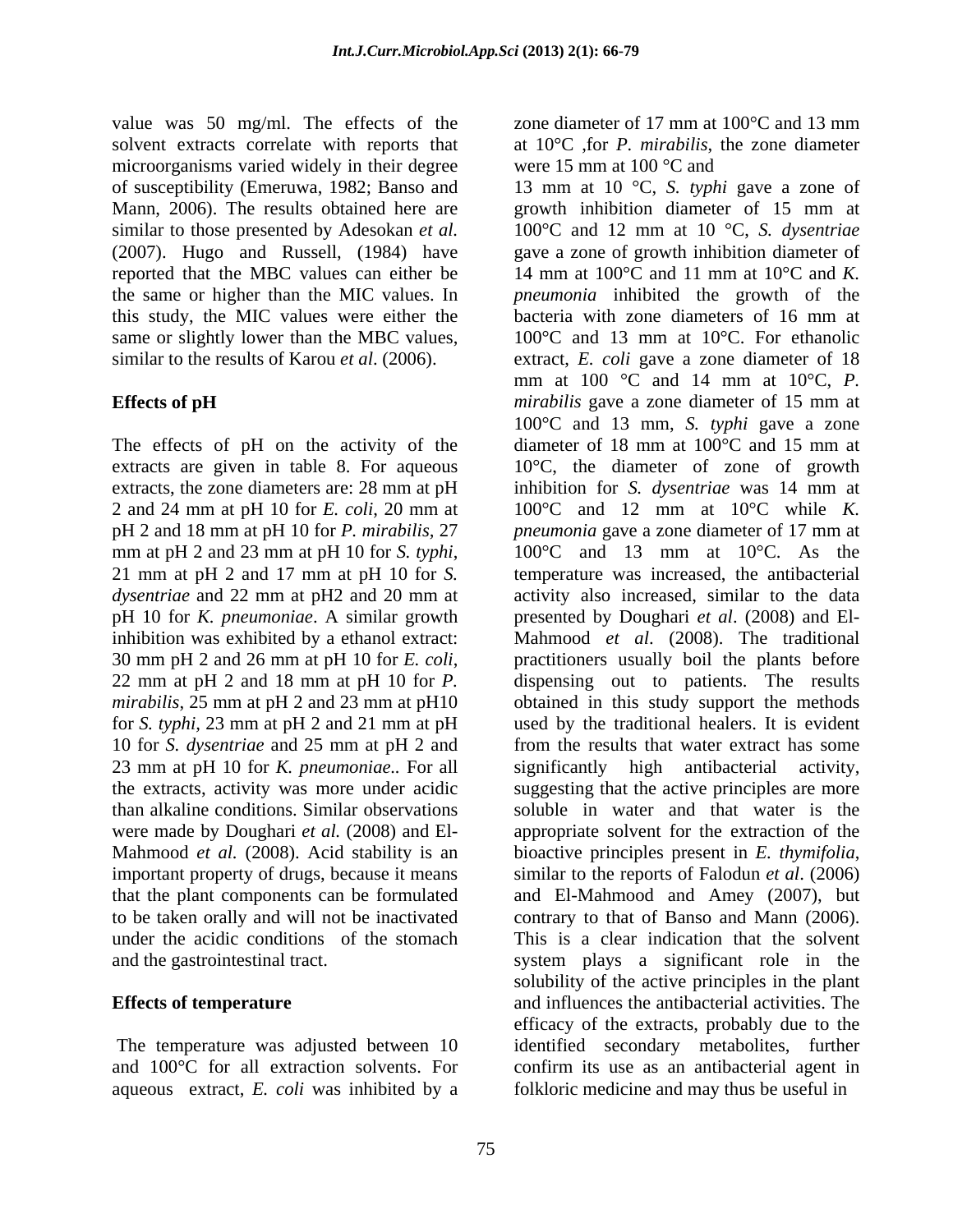| <b>Organisms</b> | <b>Ethanol extract</b> | Aqueous extract |
|------------------|------------------------|-----------------|
| E.coli           | 19.0                   | 15.0            |
| K.pneumoniae     | 20.0                   | 20.0            |
| S.typhi          | 16.0                   | 10.0            |
| P.mirabilis      | 18.0                   | $\cdots$        |
| S.dysenteriae    | 26.0                   | 10.0            |

| Tables. 6 Antibacterial activity of Euphorbia thymifolia Linn |  |
|---------------------------------------------------------------|--|
|                                                               |  |
|                                                               |  |

**Table. 7** The minimum inhibitory concentration (MIC) and minimum bactericidal concentration (MBC) of crude extracts of *Euphorbia thymifolia*

|                                                                     |                                           | <b>Aqueous extract</b> | <b>Ethanol extract</b> |                         |
|---------------------------------------------------------------------|-------------------------------------------|------------------------|------------------------|-------------------------|
| <b>Organisms</b><br>the contract of the contract of the contract of | <b>MIC</b>                                | <b>MBC</b>             | MIC                    | $\overline{\text{MBC}}$ |
| E.colt                                                              | $\sim$ $\sim$                             | 100                    | 10 <sup>o</sup><br>TOO | 100                     |
| K.pneumoniae                                                        | $\sim$ $\sim$                             | 50                     | 50                     | 100                     |
| S.typhi                                                             | $\sim$ $\sim$                             | 100                    | 100                    | 100                     |
| P.mirabilis                                                         | $\sim$ $\sim$<br>$\overline{\phantom{a}}$ | 50<br>$\cup$           | -50                    | 100                     |
| S.dysenteriae<br>$\sim$ $\sim$                                      | $\sim$ $\sim$                             | 50<br>v                | 50                     | 50                      |

**Table. 8** Effect of pH on the antibacterial activity of *Euphorbia thymifolia*

|                  |                                    | <b>Aqueous extract</b>                |                                           | <b>Ethanol extract</b> |
|------------------|------------------------------------|---------------------------------------|-------------------------------------------|------------------------|
| <b>Organisms</b> | pH2                                | pH10                                  | pH2                                       | pH10                   |
| E.coli           | 28                                 |                                       | $\sim$                                    | $\sim$<br>∠∪           |
| $K.$ pneumoniae  | $\sim$<br>$\overline{\phantom{a}}$ | $\bigcap$<br>$\overline{\phantom{0}}$ | $\sim$ $\sim$<br>$\overline{\phantom{m}}$ | $\sim$<br>ر_           |
| S.typhi          | $\sim$                             |                                       | $\sim$ $\sim$<br>ت                        | $\sim$<br>ت            |
| P.mirabilis      | $\sim$ $\sim$<br>$\omega$          | 10                                    | $\sim$<br>$\overline{\phantom{m}}$        | 10                     |
| S.dysenteriae    | $\sim$<br>$\sim$ 1                 |                                       | ت                                         | <u>_</u>               |

**Table. 9** Effect of temperature on the antimicrobial activity of *Euphorbia thymifolia*

|                  |                         |                                                    | Ethanol extract   Aqueous extract |                |
|------------------|-------------------------|----------------------------------------------------|-----------------------------------|----------------|
| <b>Organisms</b> | $100^{\circ}$ C         | $10^{\circ}$ C                                     | $100^{\circ}$ C                   | $10^{\circ}$ C |
| E.coli           |                         | 1.4 <sub>0</sub>                                   | 17 <sub>0</sub>                   | 13.0           |
| $K.$ pneumoniae  |                         | 13.0                                               | 16.0                              | 14.0           |
| S.typhi          |                         | $\mathbf{r} \in \mathbb{R}$<br>$\cdot \cdot \cdot$ | 15.0                              | 12.0           |
| P.mirabilis      | $1 \leq \Omega$<br>10.U | $\sim$ 0.000 $\sim$<br>13.0                        | 15.0<br>$\ddotsc$                 | 13.0           |
| S.dysenteriae    |                         | 10 <sub>0</sub><br>$\sim 0$                        | 14.0                              | 11.0           |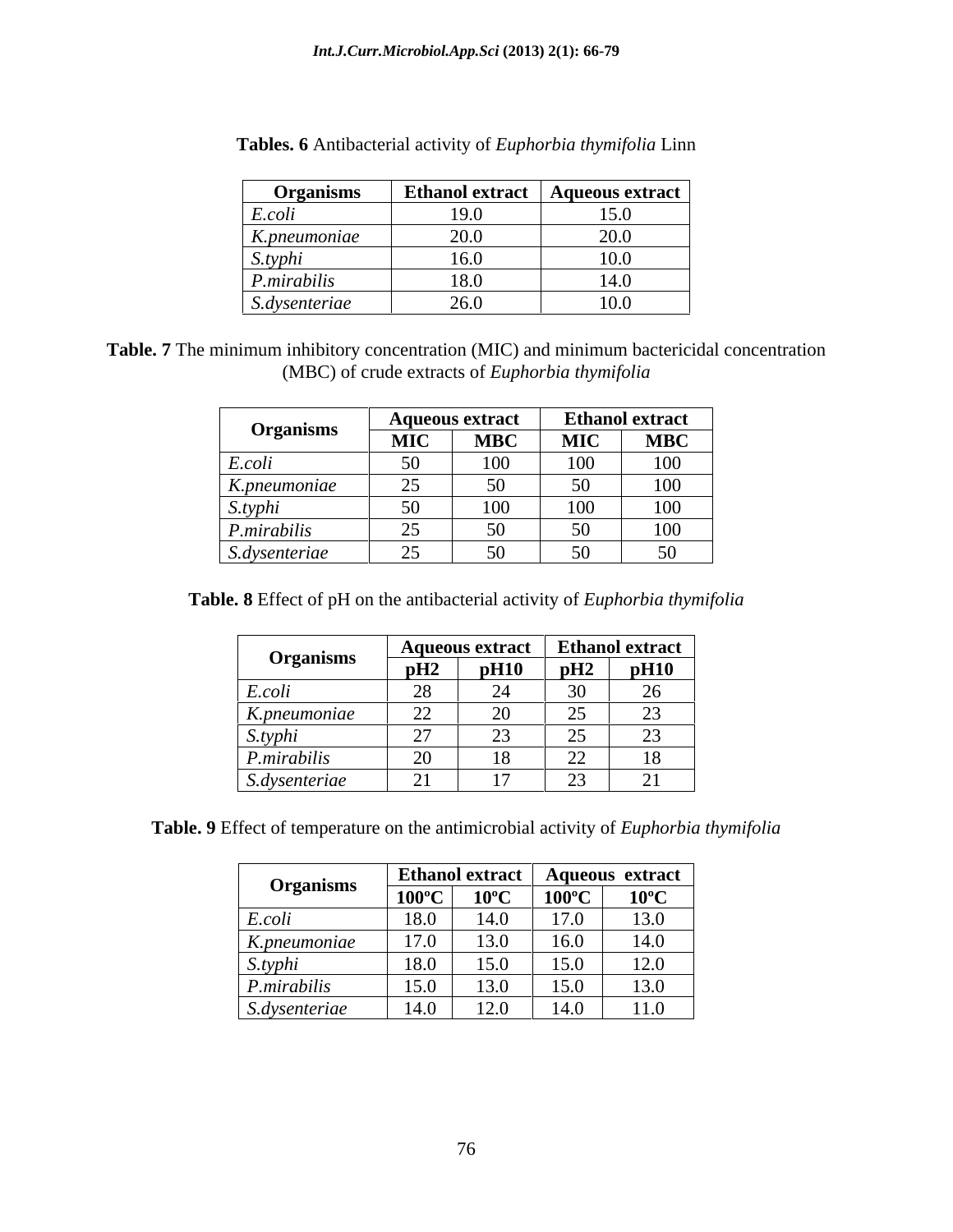the treatment of enteric infections. The plant AOAC, 1970. Official methods of analysis, can be used to source for oral antibacterial  $11<sup>th</sup>$  Edn. Association of official drugs that can treat infections caused by phytochemical and Pharmacological studies will be needed to isolate the active constituents and evaluate the antimicrobial activities against a wide range of microbial

- Adedapo, A.A., O.O. Shabi, O.A and Adedokun, 2005. Antihelminthic efficacy
- Adejimi, J.O., and Harrison, L.J.S. 1997. 3 (2):98-102. ruminants in Nigeria. Trop.Vet.15:137- 148. **Sheep farms.** Vet.Rec. 141:91-3.
- Adesokan, A.A., M.A. Akanji and Yakubu, Dhar D.N., R.L. Sharma and Bansal, G.C.<br>M.T. 2007 Antibacterial potentials of (1982). Gastrointestinal nematodes in M.T. 2007. Antibacterial potentials of aqueous extract of *Enantia chlorantha* sh<br>stem bark Afr I Biotechnol 6 (22): 7. stem bark. Afr. J. Biotechnol. 6 (22):
- Afolayan, A.J., D.S. Grierson, I. Kambezi, I. Madamonbe and Masika, P.J. 2002. In vitro antifungal activity of some South African medicinal plants. South. Afr. L*.*
- Akhtar, M.S., Z. Iqbal, M.N. Khan and Lateef,M. 2000. Anthelmintic activity of medicinal plants with particular reference 356. to their use in animals in Indo-Pakistan subcontinent. Small Rumin. Res. 38: 99
- Allen, S.E., 1977. Chemical analysis of ecological materials. Blackwell scientific publication, Oxford press, London.  $6(11)$ : 195-200.
- Anonymous, 1952. The wealth of India raw El-Mahmood, A.M., J.H. Doughari and
- AOAC, 1970. Official methods of analysis,
- 11<sup>th</sup> Edn. Association of official Analytical chemists, Washington,DC.
- pathogens.<br>
sheep: *in vitro* and *in vivo* studies. Athnasiadau, S., I. Kyriazakis, F. Jackson and Coop. R.L. 2001. Direct Anthelmintic effects of condensed tannins towards different gastrointestinal nematodes of Vet.parasitol .l99:205-219.
- **References** Baarasi, M.E. and Mottaram, R.F. 1987. Human nutrition, 4th Edn, Edwars Arnold publisher, London, pp.109-110.
	- of the aqueous extract of *Euphorbia* hirta Banso A, and Mann, A. 2006. Antimicrobial<br>(Linn.) in Nigerian dogs Vet Arch alkaloid fraction from *Commiphora* (Linn.) in Nigerian dogs.Vet. Arch. alkaloid fraction from *Commiphora*<br>75(1):39-47. *Africana* (A, Rich). J. Pharm. and Biores. Banso A, and Mann, A. 2006. Antimicrobial alkaloid fraction from *Commiphora Africana* (A, Rich). J. Pharm. and Biores. 3 (2):98-102.
	- Parasitic nematodes of domestic Coles, G.C., 1997. Nematode control practices and anthelmintic resistance on British
		- Dhar D.N., R.L. Sharma and Bansal, G.C. (1982).Gastrointestinal nematodes in sheep in Kashmir. Vet.parasitol. 11:271- 7.
	- 2502-2505. Doughari, J.H., A.M. El-Mahmood and Tyoyina, I. 2008. Antibacterial activity of leaf extracts of *Senna obtusifolia*. *Afr.* J. Pharm.Pharmacol. 2(1):007- 013.
	- Bot.68: 72-76. Robers and Smith, F. 1956. Calorimetric Du Bios, M., K.A. Gilles, J.K. Hamilton, P.A. methods for determination of sugars and related substances, Anal.Chem.28:350- 356.
	- 107.<br>**biglobosa** (Jacq) root, bark extract against El-Mahmood, A.M., and Ameh, J.M. 2007. In-vitro antibacterial activity of *Parkia*  some microorganisms associated with Urinary tract infections. Afr. J.Biotechnol.
	- materials,Vol.3 CSIR, New Delhi, Chanji, F.J, 2008. *In-vitro* antibacterial India.pp.224-230. activities of crude extracts of *Nauclea*  10<sup>th</sup> Edn. Association of official Essay. 3(3):102-105. El-Mahmood, A.M., J.H. Doughari and *latifolia* and *Daniella oliveri*. Sci. Res*.* Essay. 3(3):102-105.
	- Analytical chemists, Washington, DC. Emeruwa, K.C., 1982. Antimicrobial Emeruwa, K.C., 1982. Antimicrobial substances from *Cacaya papaya* fruit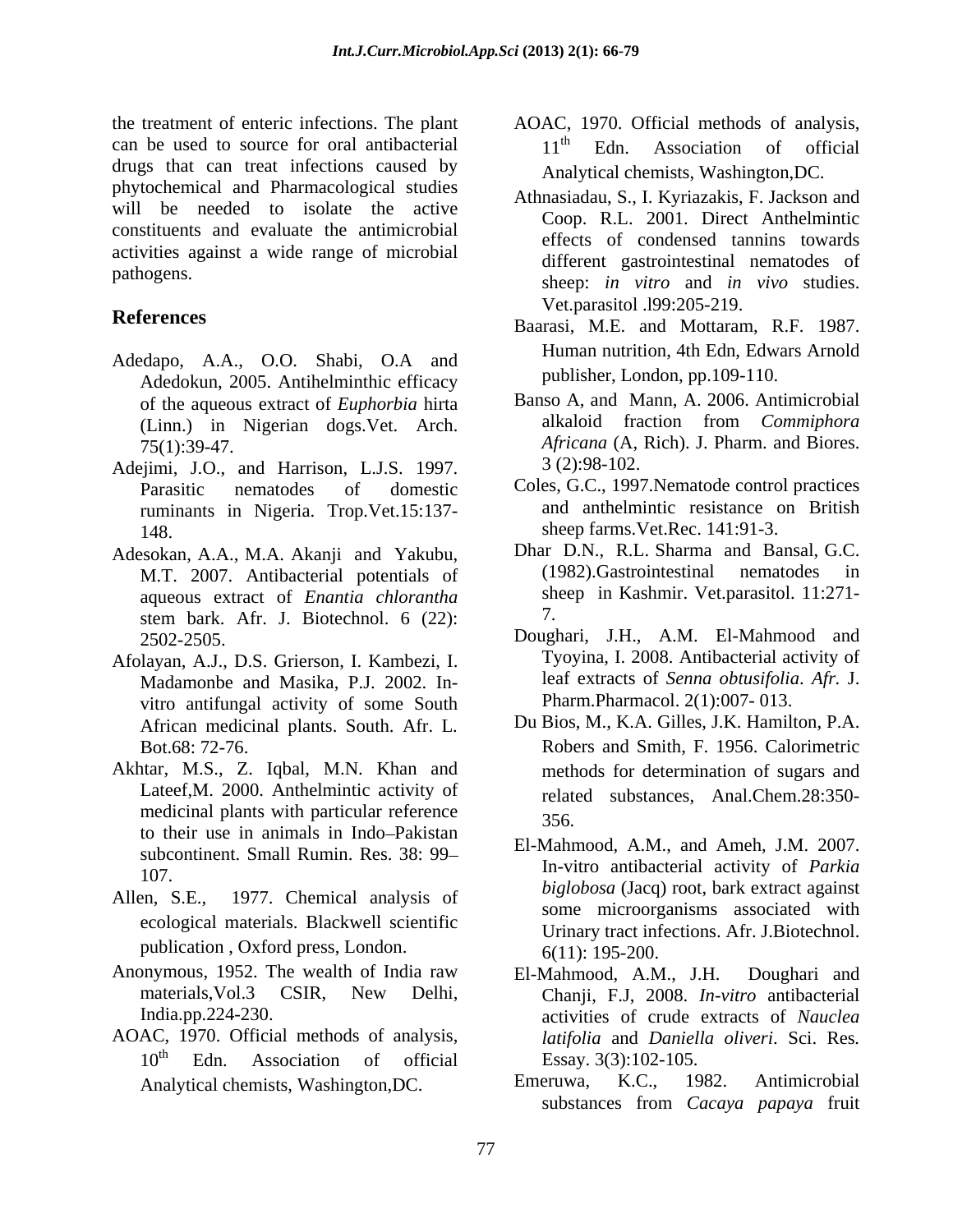- Falodun, A, L.O. Okunrobe and Uzoamaka,  $\qquad \qquad$  in Sterculia euttata (Kokrus). N. 2006. Phytochemical screening and anti- inflammatory evaluation of  $V_{\text{arcou}}$  D  $\Lambda$  Savedogo  $\Lambda$  Conini S
- Geert, S., and Dorny, P. 1995. Anthelmintic  $\frac{50}{200}$ resistance in helminthes of animals of man in the tropics. Bulletin-des-Seances*,* Academic-Royale-des*-*Sciencesd. Dutre
- Geyid, A., 2002. A study of surface proteins, other adhesions and iron acquiring Mechanisms in the pathogenesis of STD patients in Ethiopia. J. Ethiopia
- Ghosh T., T.K. Maity, A. Bose and Dash, *Bacopa monierri.* Indian. J.nat Product.<br>21:16-19. **21:16-19. Example 10:21:16-19. Monicker K** and Peignan K 1008
- Gibbs, H.C., (1986). Epidemiology, diagnosis and control of Gastrointestinal parasitism.
- Hodge, J.E., and Hofreiter, B.T. 1962. <br>Sci.6:127-130. Determinaation of reducing sugars and carbohydrates chemistry, Academic press, York.pp.176.
- Hugo, W.B., and Russell, A.D. 1984. Scientific Publications. Third edition,
- Iqbal, Z., M. Lateef, M. Ashraf and Jabbar, A. 1158. 2004. Anthelmintic activity of *Artemisia brevifolia* in sheep. J. Ethaopharmacol.
- Kambezi, L., Afolayan, A.J. 2008. Extracts wounds infections. Afr.J. Biotechnol.<br>
from Aloe ferox and Withania somnifera 4(9):934-937. from Aloe ferox and *Withania somnifera* inhibit *Candida albicans* and *Neisseria gonorrhea*. Afr. J. Biotechnol. 7 (1):012-
- Karade, S.R., M.R. Desmukh, S.M. Shah and Despande, N.R. 2004. Mineral elements

extracts. J. Nat.Prod.45 (2):123-127. of seeds, aearial parts of plants and keranl in *Sterculia guttata* (Kokrus). Asisn.J.Chem. 16: 1475-1478.

- anti- inflaminatory evaluation of Karou, D., A. Savadogo, A.Canini, S.<br>methanolic and aqueous extracts of M. C.M. L. S. *Euphorbia heterophylla* Linn Euphorbiaceae). Afr. J. Biotechnol. Colizzi and Traore, A.S. 2006.<br>
5(6):529-531. Since and Subsection Colizzi and Traore, A.S. 2006.<br>
5(6):529-531. Karou, D., A. Savadogo, A.Canini, Yameogo, C. Montesano, J. Simpore, V. Colizzi and Traore, A.S. 2006. Antibacterial activity of alkaloids from Sida acuta. Afr.J. Biotechnol. 5(2): 195- 200
- Mer. 3:401-23 Lai, P.B., N. Kumar, T.Arif, T.K. Mandal, A. Verma, G.L. Sharma and Dabur, R. 2008. *In-vitro* antibacterial activity of novel isoquinoline derivative and its post antibacterial effects on *Pseudomonas aeruginosa*. Afr. J. Biotechnol.2:126-130.
- *Neisseria gonorrhea* strains isolated from *Medicinal Petery Plants, Affecting Man's* Lewis, W.H., and Elvin Lewis, M.P.H. 1977. Medicinal Botany Plants Affecting Man's Health. John Wiley &Sons, New york.
- Med. Pract. 4:14-20.<br>
Lin,C.C., H.A.I. Cheng, C.M. Yang and Lin, G.K. 2005. Anthelmintic activity of the settlement of the theorem and antivirum. T.C. 2002. Antioxidant and antiviral activity of *E. thymifolia* Linn*.* J.Biomedical. Sci. 9:656-664.
- First Edition, 121.<br>
virus in Cowpea. Ann.Plant Protection. Manickam, K., and Rajappan, K. 1998. Inhabitation of antiviral activity of certain leaf extract against tomato spotted wilt Sci*.*6:127-130.
- caarbohydrates. In: Methods in analysis Academic press New Maynaaard, A.J., 1970. Methods in food analysis, Academic press, New York.pp.176.
- New York, pp.380-394. McCready, R.M., J. Euggalz, V. Silvira and Pharmaceutical Microbiology, Blackwell starch and amylose in vegetables pp.179-200. applications to peas. Anal.Chem.22:1150- Owens, H.S. 1950. Determination of starch and amylose in vegetables 1158.
- 93:265-268. (henna) in the management of burn Muhammad, H.S., and Muhammad, S. 2005. The use of *Lawsonia inermis* Linn. wounds infections. Afr.J. Biotechnol.<br>4(9):934-937.
- 015. India, 3(1):181. Nadkarnia, A.K., 1954. Indian Materia Medica, Bombay popular book depot,
	- Nikaido, H., and Vaara, M. 1985. Molecular basis of bacterial outer membrane